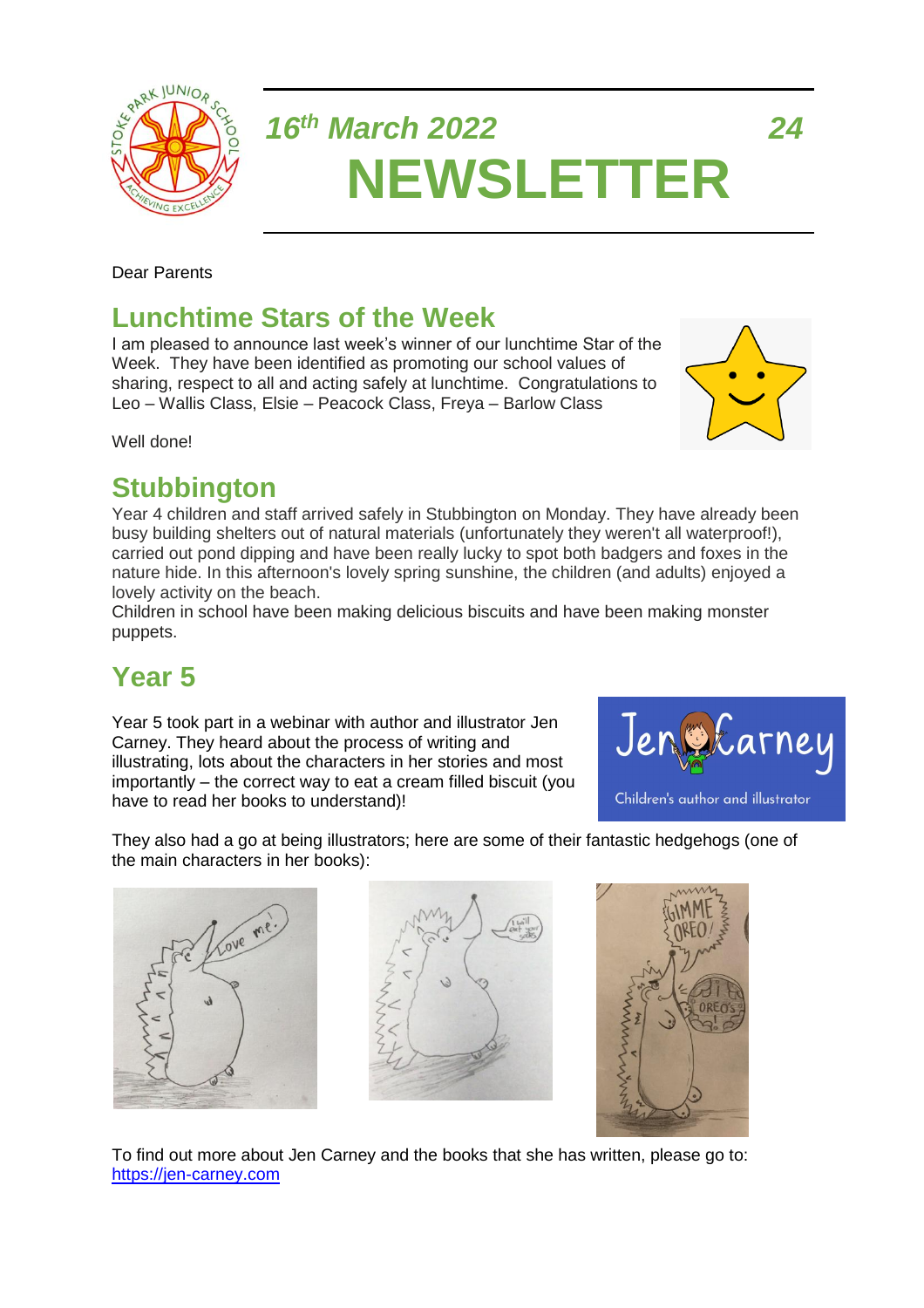## **Year 6 SATs Breakfast**

During SATs week we like to offer children in Year 6 the opportunity to have breakfast at school. This is a good opportunity for the children to start each day during SATs week in a social and positive way, plus enjoy a tasty breakfast! They will receive a letter today with details on how to order. Please complete the reply slip and return it to school by Monday 28<sup>th</sup> March at the very latest if you wish your child to be included.

# **Safeguarding Corner**

We are often asked by parents how to help children with calming strategies. Please find attached to this newsletter, a simple help sheet which you and your child might like to use. We have also provided copies for class teachers and teaching assistants.

If you have any concerns about your child's emotions, please do contact your child's class teacher. We are very lucky at Stoke Park Junior School that we have a full-time ELSA (Emotional Literacy Support Assistant), Mrs Thomas, who supports many of children with their mental health and emotional well-being.

Ensuring the safety of all children within our care is central to Stoke Park Junior School and forms one of our core values. This is particularly true when considering attendance.

Whilst the importance of regularly attending school cannot be underestimated, there are some occasions (such as an illness or a pre-arranged hospital appointment) which may prevent your child from being in school. In such cases, it is vital that you inform the school as soon as possible to ensure your child's absence is recorded accurately.

Should we not hear from you regarding the nature of your child's absence, you will receive a text requesting you to contact the school. It is likely that your child's absence will be recorded as unauthorised, until we hear from you and the circumstances for their absence can be verified.

In the unlikely event that the school continues to remain unaware of the reasons for your child's absence, you will also be contacted by a member of the senior leadership team (and possibly receive a home visit) in order to give you an opportunity to discuss their absence in more detail and their likely return date.

If we have not heard from you by the third day of absence, in accordance with our school protocol and safeguarding duties, we will treat their absence as a potential safeguarding issue and take the necessary next steps. This may include registering your child as missing in education and contacting Children's Services.

Please can I ask you to remain in regular contact with the school in such circumstances, your cooperation is very much appreciated.

### **Reminders**

#### **Red Nose Day - Friday 18th March**

On Friday 18th March, we are inviting those pupils who would like to support the Comic Relief charity, to come into school wearing red clothes, for a £1 donation. That could include a favourite red t-shirt, red sports kit, even red pyjamas. For those children who do not want to participate, they would be expected to be in school in their normal uniform.

We have a supply of red noses in school now that can be purchased from reception at a cost of £1.50. When they are gone they are gone!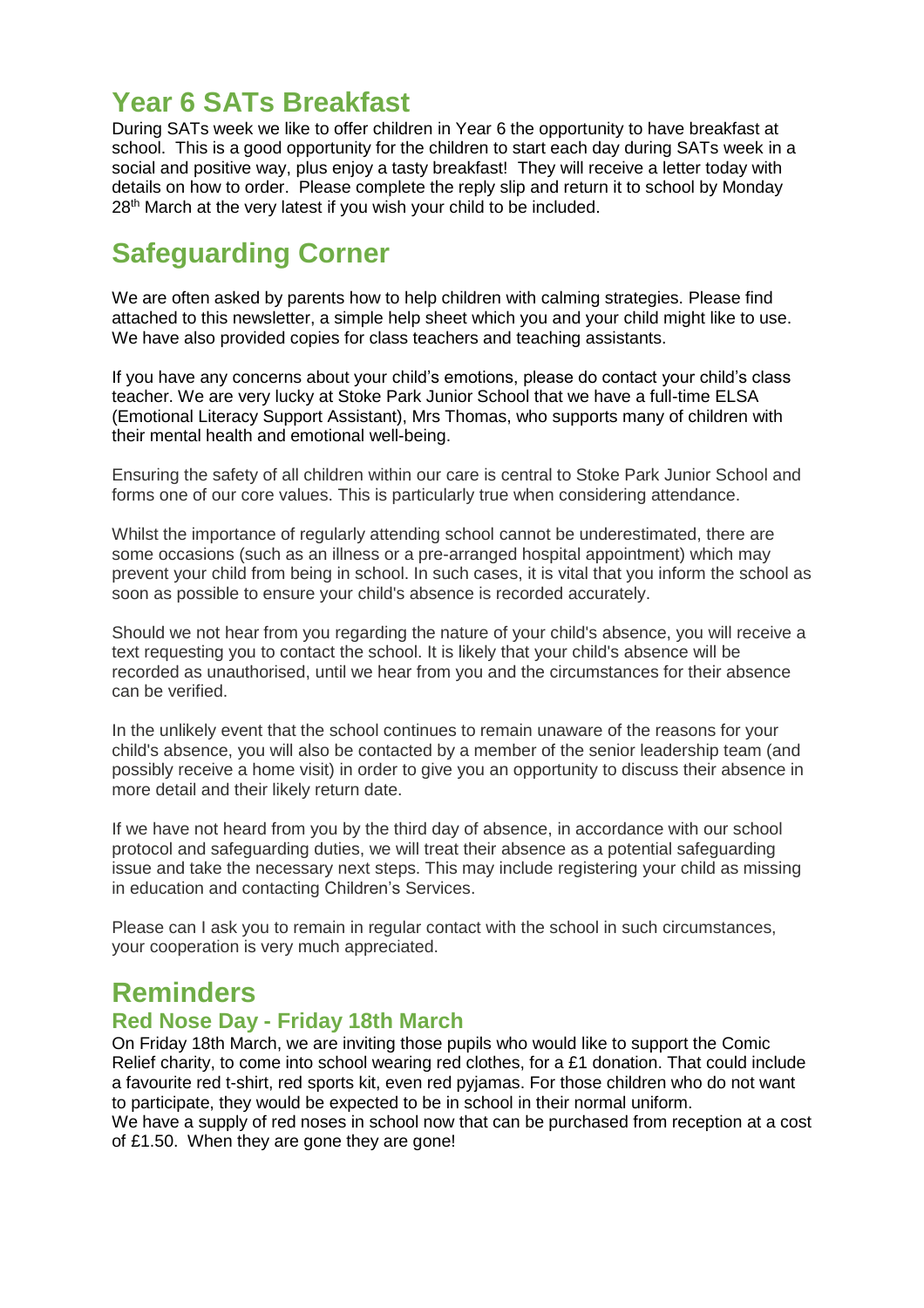#### **Celebration Drop-Ins**

The drop-in for children in Years 3 and 4 is on Thursday  $31<sup>st</sup>$  March from 3.15pm – 3.45pm. The drop-in for children in Years 5 and 6 is on Thursday  $7<sup>th</sup>$  April from 3.15pm – 3.45pm.

### **FOSP Events**

The latest FOSP Newsletter will be sent out today with details of all their upcoming events, including the Spring Fling which will be held at Stoke Park Junior School on Saturday 2<sup>nd</sup> April. Tickets for the event and raffle tickets can be booked via the FOSP website – <https://www.spiaevents.co.uk/spring-fling>



### **Congratulations**

To Oliver Thomas and Imogen Whittington for achieving beginner stage keyboard.

Last week we shared information regarding a fantastic book which was created by one of our Year 3 pupils – Mathilda. Her book is now for sale on Amazon <https://tinyurl.com/53khyjpd> - you can also order signed copies direct through [www.laurastorey.com](http://www.laurastorey.com/) if anyone would like a copy.

Poppy Isaac competed in a members equestrian show jumping competition organised by the stables she attends, and achieved 2nd place and 6th place in 2 respective jump height categories. 2 more rosettes for her growing collection!

Well done to Oliver and Eleanor from Ezra Class who have been awarded Headteacher's Awards for their beautiful poems.

Samantha wanted to show support for the people of Ukraine so she has made Ukraine badges in the colours of the country's flag out of fimo. They are available from reception in return for a donation.

# **Cake Sale**

Brother and sister Phoebe and Gethin (in Years 6 and 3 respectively) are organising a cake sale on the playground after school on Monday 21<sup>st</sup> March to raise funds for Ukraine. Please support it if you can. Thank you.

Allison Jenkins Headteacher